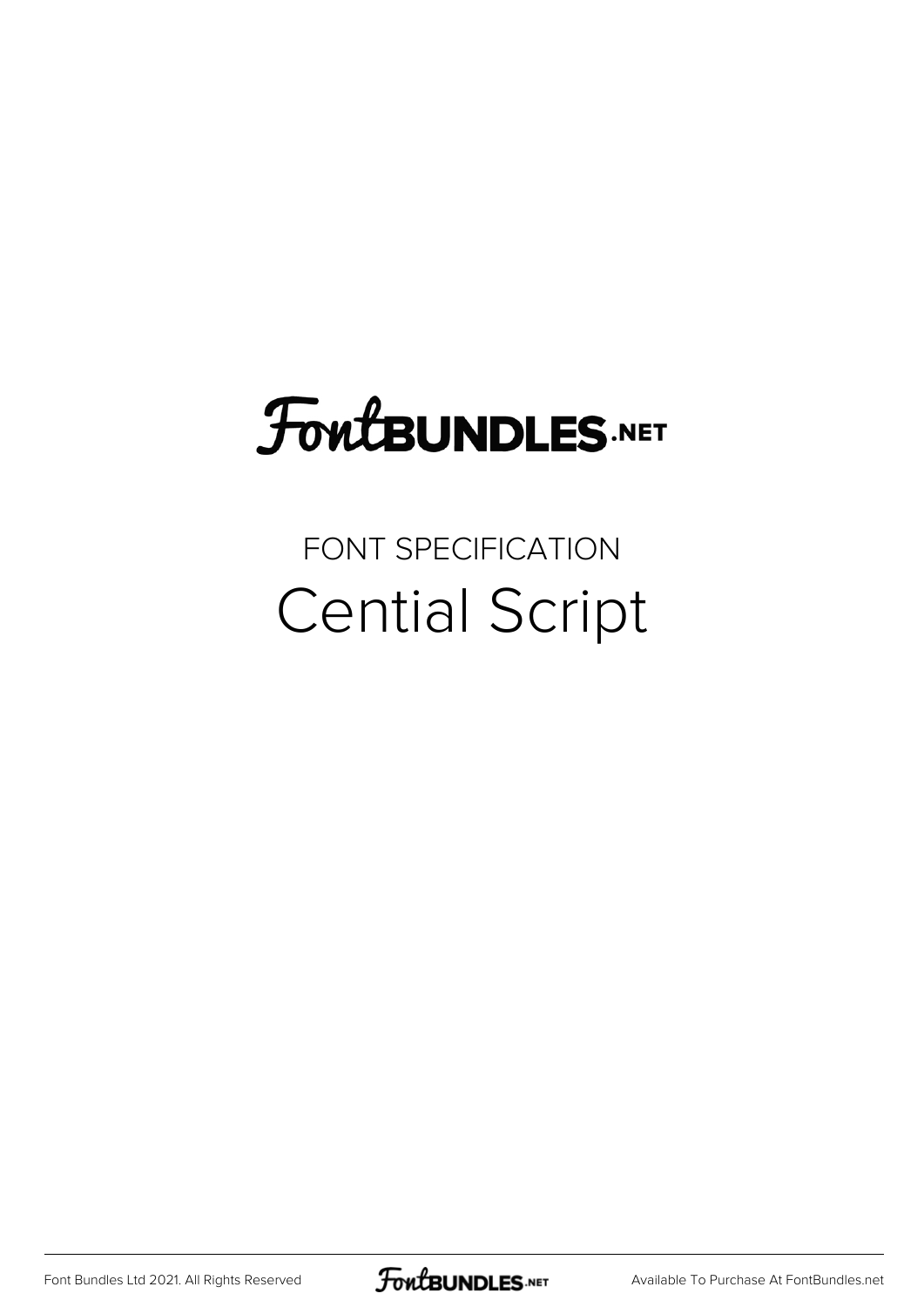## **Cential Script - Regular**

**Uppercase Characters** 

ABCD & FGH IJK LMN<br>OP QR STUVWXYZ

Lowercase Characters

abedefghijklmnopgnst **UUWKYZ** 

**Numbers** 

*0123456789* 

**Punctuation and Symbols** 

 $1''$  #  $0\%$  & ' ( ) \*  $\frac{1}{2}$  =  $\frac{1}{2}$  ;  $\frac{1}{2}$  =  $\frac{1}{2}$   $\frac{1}{2}$   $\frac{1}{4}$   $\frac{1}{4}$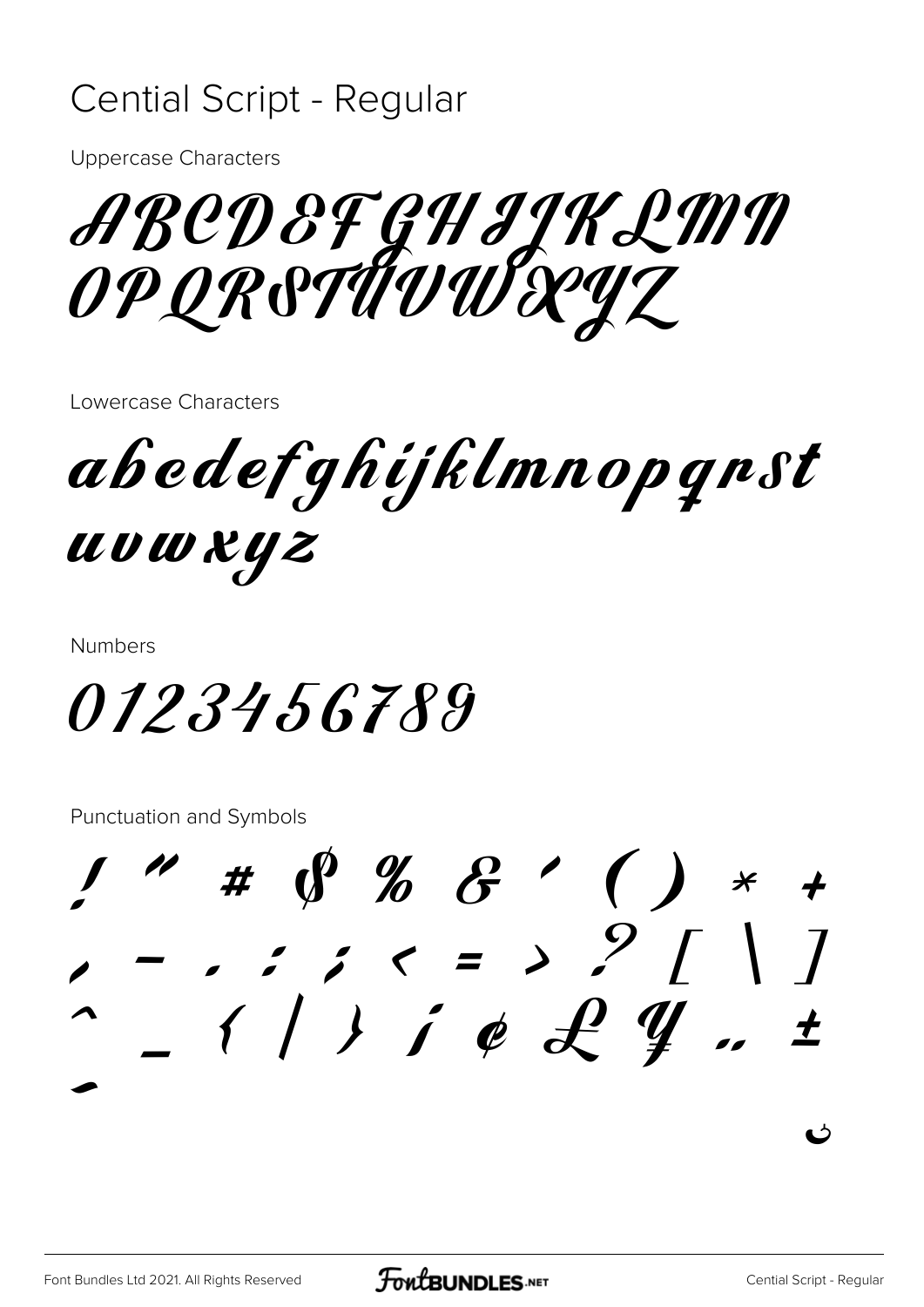À Á Â Ã Ä Å Æ Ç È  $\delta$   $\hat{\delta}$   $\tilde{j}$   $\hat{j}$   $\hat{j}$   $\hat{j}$   $\hat{\eta}$   $\hat{\theta}$  $\tilde{0}$   $\hat{0}$   $\tilde{0}$   $\tilde{0}$   $\times$   $\tilde{0}$   $\tilde{u}$   $\tilde{u}$   $\tilde{u}$ Ü Ý ß à á â ã ä å æ ç è é ê ë ì í î  $i'$   $\tilde{n}$   $\tilde{o}$   $\tilde{o}$   $\tilde{o}$   $\tilde{o}$   $\tilde{o}$   $\tilde{o}$   $\tilde{o}$   $\tilde{o}$   $\tilde{o}$   $\tilde{o}$   $\tilde{o}$   $\tilde{o}$   $\tilde{o}$   $\tilde{o}$   $\tilde{o}$   $\tilde{o}$   $\tilde{o}$   $\tilde{o}$   $\tilde{o}$   $\tilde{o}$   $\tilde{o}$   $\tilde{o}$   $\tilde{o}$   $\tilde{o}$   $\tilde{o}$   $\tilde{o}$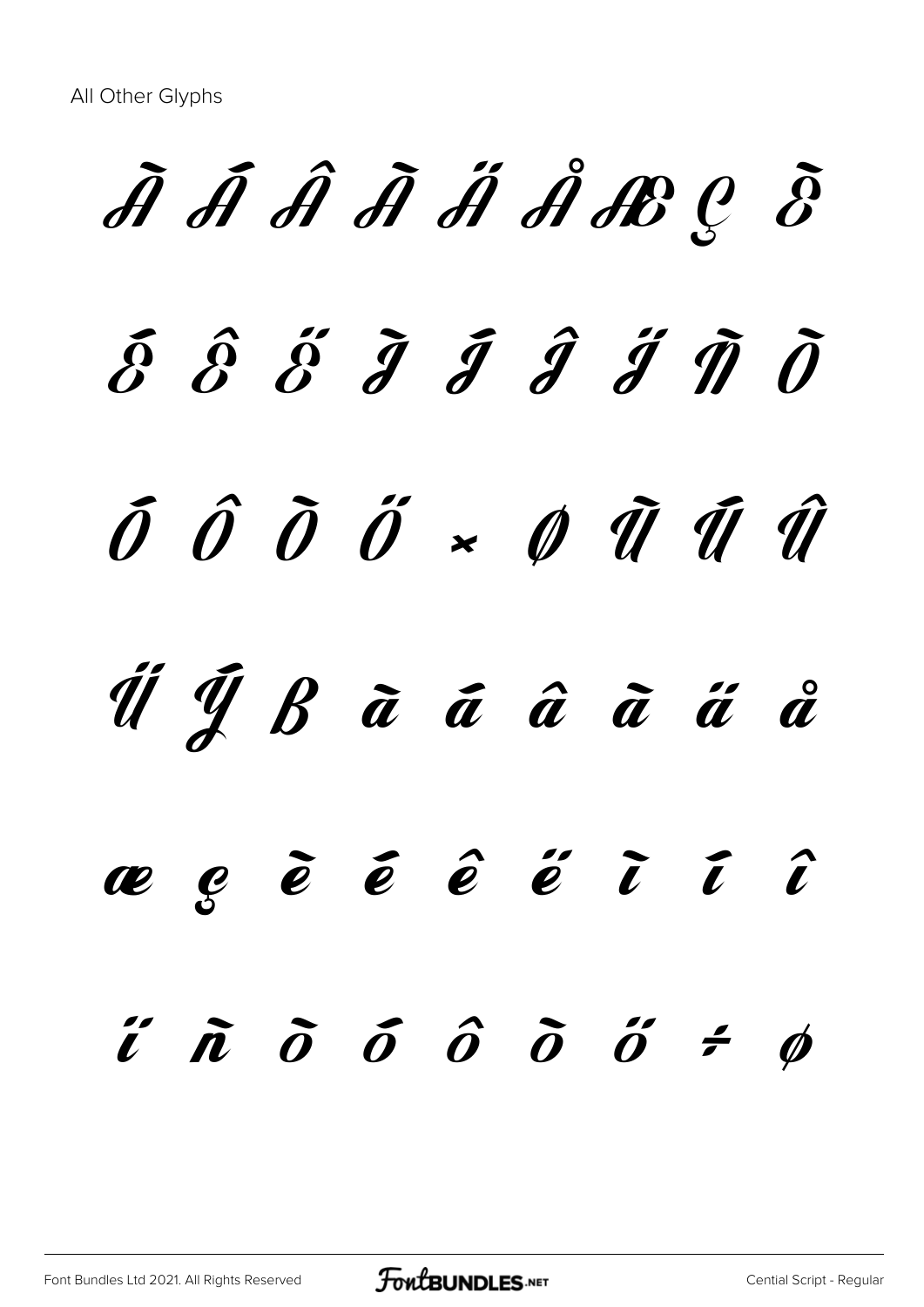ũú ũ i ỹ i L t O æ  $\check{\theta}$   $\check{\delta}$   $\check{\mathscr{Y}}$   $\check{Z}$   $\check{z}$   $f$   $\sim$  $0$  and  $-$  and  $-$  and  $-$  and  $-$  and  $-$  and  $> 1 \t\t\epsilon - a$  b d d d The CHWN OP  $\gamma$   $\sim$   $\gamma$   $\sim$   $\omega$   $\omega$   $\approx$   $\approx$ The dehihl